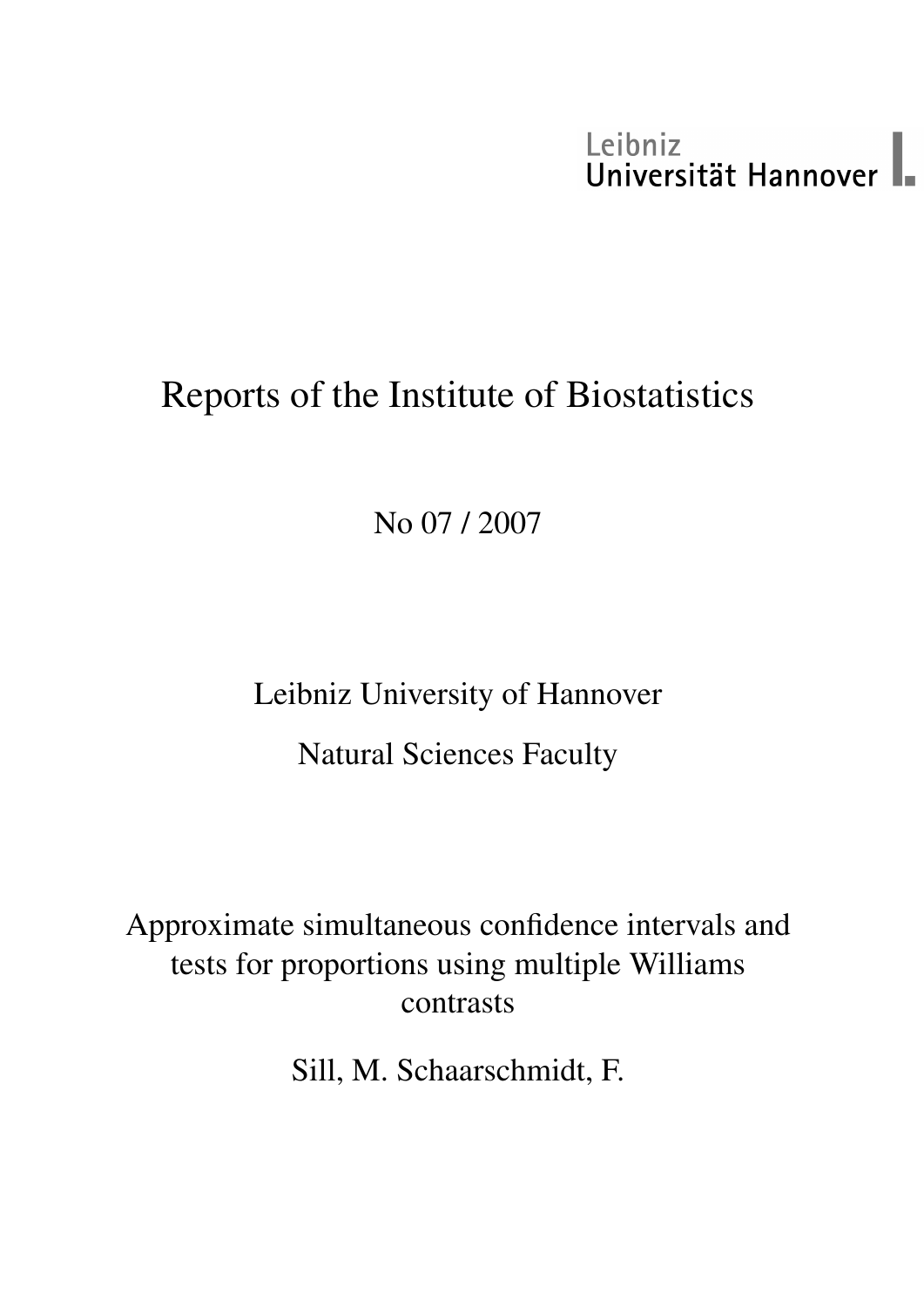### 1 Simultaneous confidence intervals for multiple contrasts

#### 1.1 Approximate confidence intervals for a single linear combination of proportions

Let Y<sub>i</sub> be independent binomial random variables  $Y_i \sim Bin(n_i, \pi_i)$ ,  $i = 1, ..., I$ , with point estimators  $p_i = Y_i/n_i$ . Let  $C = (c_1, ..., c_I)$  be a vector of contrast coefficients fulfilling the constraint  $\sum_{i=1}^{I} c_i =$ 0. Then the contrast is a linear combination  $L = \sum_{i=1}^{I} c_i \pi_i$  which can be understood as difference of weighted averages of proportions, with the simple difference of two proportions as a special case. The point estimator for L is  $\hat{L} = \sum_{i=1}^{I} c_i p_i$  and a Wald interval for L is:

$$
\left[\sum_{i=1}^{I} c_i p_i \pm z_{1-\alpha/2} \sqrt{\sum_{i=1}^{I} c_i^2 \hat{V}(p_i)}\right]
$$
 (1)

with  $\hat{V}(p_i) = p_i (1 - p_i) / n_i$ . Wald intervals for binomial proportions are known to keep the  $(1 - \alpha)$ coverage only for asymptotically large sample sizes. Even for single contrasts no exact confidence intervals are available. Improved Wald interval for the difference of two proportions by adding two successes and two failures has been proposed [14]. Bonett and Price [11], extended this interval to linear combinations of I proportions. In this approach,  $p_i$  in Equation (1) is replaced by  $\tilde{p}_i = \frac{Y_i + 2/g}{n_i + 4/g}$ , and  $\hat{V}(p_i)$  by  $\tilde{p}_i (1 - \tilde{p}_i) / (n_i + 4/g)$ , with g the number of non-zero contrast coefficients. In another format of this method,  $p_i$  in Equation (1) is replaced by  $\tilde{p}_i = \frac{Y_i+1}{n_i+2}$ , and  $\hat{V}(p_i)$  by  $\tilde{p}_i (1-\tilde{p}_i) / (n_i+2)$ . Both intervals are the Agresti and Caffo interval for the difference of two binomials if the contrast has only two non-zero coefficients. Price and Bonett [11], investigated the performance of their methods in a simulation study for different types of single contrasts. A better coverage for the improved intervals compared to the Wald interval has been revealed.

#### 1.2 Approximate simultaneous confidence intervals for multiple contrasts

Interest lies in simultaneous estimation of confidence intervals for several, possibly correlated linear combinations of total order restricted proportions  $\pi_i$ . Then, we define M contrasts  $C_m = (c_{m1}, \dots, c_{mI})$ ,  $m = 1, \dots, M$  resulting in M linear combinations  $L = (L_1, \dots, L_M)$ . Approximate simultaneous confidence intervals for the elements of L can be constructed.

$$
\left[\sum_{i=1}^{I} c_{im} \tilde{p}_i \pm q_{M,R,1-\alpha} \sqrt{\sum_{i=1}^{I} c_{im}^2 \tilde{V}(p_i)}\right]
$$
\n(2)

With respect to the approaches of Agresti and Caffo [14] and Price and Bonett [11], based on adding different numbers of successes and failures, several types of improved simultaneous intervals have been investigated. Table 1 summarizes parameters for  $\tilde{p}_i$  and  $V(p_i)$ , where g is the number of non zero contrast coefficients in a single contrast. These parameters can be inserted in Equation 2, leading to approximate intervals. In the following these intervals are named corresponding to the notations in Table 1.

$$
\begin{array}{ll}\n\text{Notation} & \tilde{p}_i & \tilde{V}(p_i)\n\end{array}
$$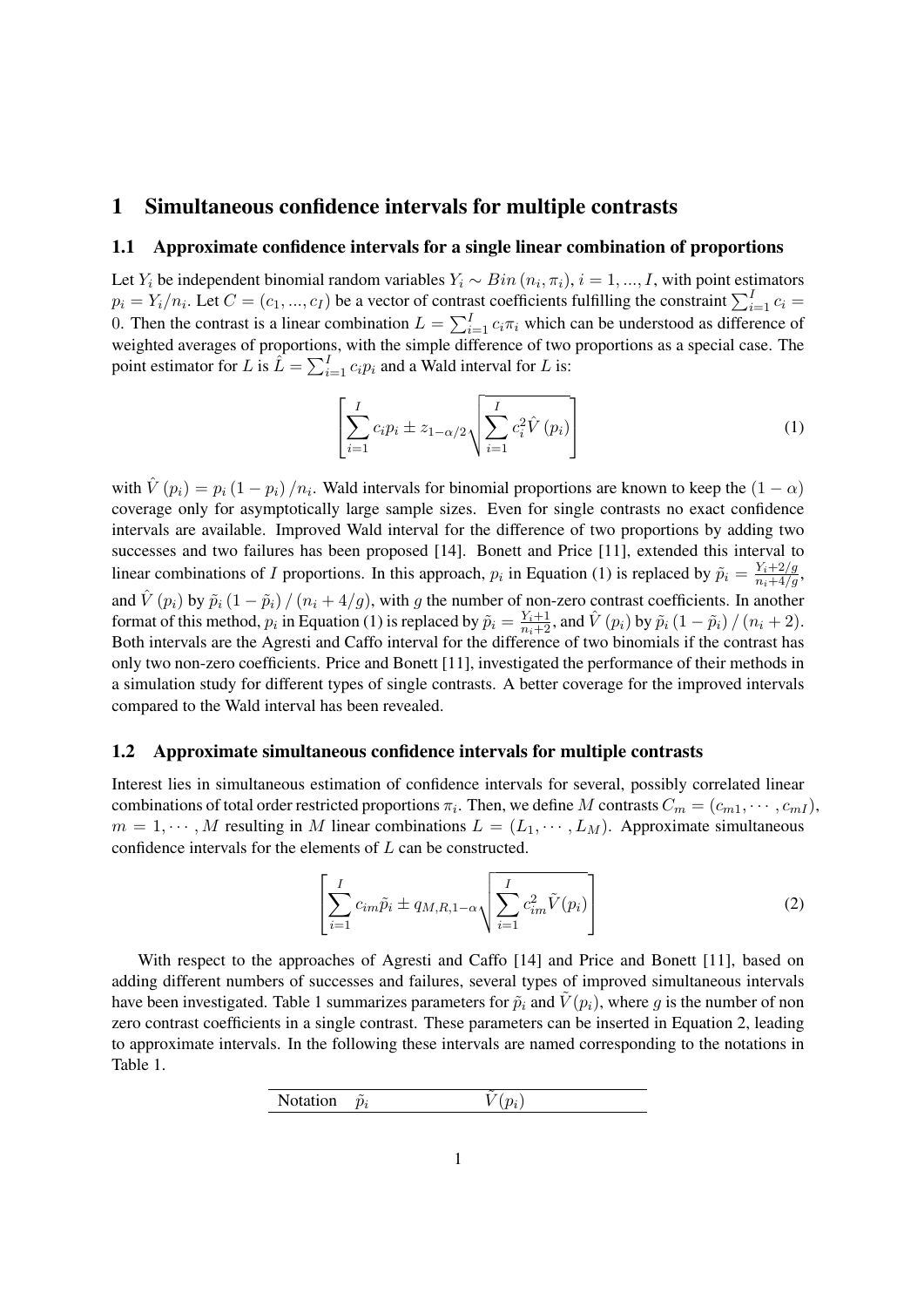| Wald      | $Y_i/n_i$                             | $p_i(1-p_i)/n_i$                                                     |
|-----------|---------------------------------------|----------------------------------------------------------------------|
| add-1     | $Y_i + 0.5/n_i + 1$                   | $\tilde{p}_i\left(1-\tilde{p}_i\right)/\left(n_i+1\right)$           |
| $add-2$   | $Y_i + 1/n_i + 2$                     | $\tilde{p}_i\left(1-\tilde{p}_i\right)/\left(n_i+2\right)$           |
| $add-2/g$ | $Y_i + \frac{1}{q}/n_i + \frac{2}{q}$ | $\tilde{p}_i\left(1-\tilde{p}_i\right)/\left(n_i+\frac{2}{g}\right)$ |
| $add-4/g$ | $Y_i + \frac{2}{q}/n_i + \frac{4}{q}$ | $\tilde{p}_i\left(1-\tilde{p}_i\right)/\left(n_i+\frac{4}{g}\right)$ |
|           |                                       | $\cdots$ $\cdots$                                                    |

Table 1: Parameters for  $\tilde{p}_i$  and  $\tilde{V}(p_i)$  in Equation 2

In Equation 2,  $q_{M,R,1-\alpha}$  is the equicoordinate  $(1 - \alpha)$  quantile of a M-variate normal distribution with correlation matrix R with CDF  $\Phi_M(q; 0, R) = P(|Z| \le q)$  for all elements of the M-variate normal random vector Z. Most care implies total order restricted one-sided intervals, and therefore  $\Phi_M(q; 0, R) = P(Z \le q)$  is used instead. Since the quantiles are chosen such that  $P(|Z| \le q)$  $1 - \alpha$  for all elements of Z, the probability that at least one of the M values of L is excluded by the confidence intervals is  $\alpha$  if  $n \to \infty$ .

Following Bretz and Hothorn [6] the correlation matrix  $R$  is

$$
R = \begin{pmatrix} 1 & \rho_{12} & \cdots & \rho_{1M} \\ \rho_{21} & 1 & \cdots & & \\ \vdots & \vdots & 1 & \vdots \\ \rho_{M1} & \cdots & & 1 \end{pmatrix}
$$
 (3)

where

$$
\rho_{mm'} = \frac{\sum_{i=1}^{I} c_{mi} c_{m'i} V(p_i)}{\sqrt{(\sum_{i=1}^{I} c_{mi}^2 V(p_i))(\sum_{i=1}^{I} c_{m'i}^2 V(p_i))}}
$$
(4)

Further, following Piegorsch [17] we replace  $V(p_i)$  by the parameter  $\tilde{V}(p_i)$ . Notice, in the normal mode and under the assumption of equal variances the  $\rho_{mm}$ 's depend only on sample sizes  $n_i$  and the contrast coefficients  $c_{mi}$ .

#### 1.3 Williams-type contrasts

In the examples presented, interest might be in a test of the null hypothesis of equal proportions  $H_0$ :  $\pi_0 = \pi_1 = \cdots = \pi_I$  against an ordered alternative  $H_1 : \pi_0 \leq \pi_1 \leq \cdots \leq \pi_I$ , with at least one strict inequality  $\pi_1 < \pi_i$ ,  $i = 2, \dots, I$ . For this purpose, one-sided multiple contrast tests ([9], [6]) or lower simultaneous confidence limits can be used. The contrasts are chosen such that the global null hypothesis of equality of all proportions is represented by  $H_0: \bigcap_{m=1}^M L_m \leq 0$ , while the alternative is  $H_1: \bigcup_{m=1}^M L_m > 0$ , i.e. a Union-Intersection Test is performed for the M linear combinations. Bretz [9], showed that the Williams trend test can be expressed as multiple contrast test. Then, the  $M = I - 1$ contrasts are defined in the following matrix:

$$
C_{M \times I} = \begin{pmatrix} -1 & 0 & \cdots & 0 & 0 & 1 \\ -1 & 0 & \cdots & 0 & \frac{n_{I-1}}{n_{I-1}+n_I} & \frac{n_I}{n_{I-1}+n_I} \\ \vdots & \vdots & \cdots & \vdots & \vdots & \vdots \\ -1 & \frac{n_2}{n_2+\cdots+n_I} & \cdots & \frac{n_{I-2}}{n_2+\cdots+n_I} & \frac{n_{I-1}}{n_2+\cdots+n_I} & \frac{n_I}{n_2+\cdots+n_I} \end{pmatrix}
$$
(5)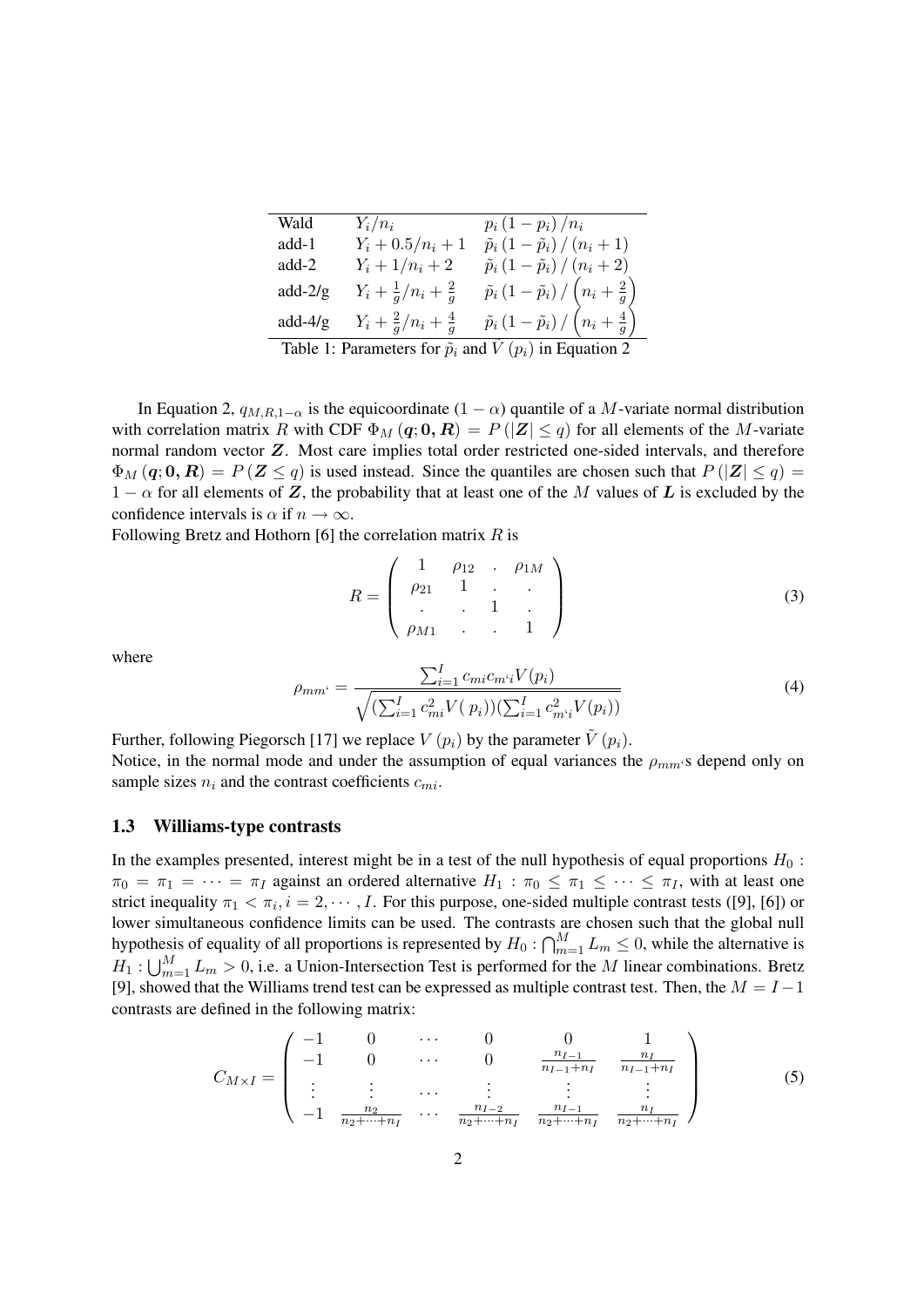In this multiple contrast the highest dose group is compared with the control, in the next single contrast the highest dose group and the next lower dose group are pooled, until all treatment groups are pooled and compared with the control. One can conclude for a trend in the proportions  $\pi_1, \dots, \pi_l$  if at least one of the  $M$  lower confidence limits excludes the value 0. Additionally to the decision of the global hypothesis, the confidence intervals display the difference between the control group  $i = 1$  and the weighted average of proportions of higher dose groups.

# 2 Simulation study

We investigated the coverage probability of the simultaneous confidence intervals by a simulation study with focus on small to moderate sample sizes and  $n_i = 100$  for nearly asymptotic behavior. The number of groups has been varied by  $I = 3, 4, 6, 10$ , with balanced sample sizes  $n_i = 10, 20, 40, 60, 100$ . To assess the methods performance for the whole parameter space, 10.000 combinations  $\{\pi_1, \dots, \pi_I\}$ were sampled from independent uniform distributions  $[0, 1]$ . For each of this combinations and settings, 10.000 random samples  $\{y_1, \dots, y_I\}$  were drawn from binomial distributions  $Bin(n_i, \pi_i)$ . The intervals were considered to cover the true value, if all estimated confidence intervals included their corresponding true linear combination  $L$ . For this main part of the simulation study the known values of  $\pi_i$  were used to calculate the correlation matrix, instead of using  $\tilde{p}_i$ . Further the coverage probability of the lower confidence bounds for some unbalanced situations has been investigated.

Additionally to the simulation study shown above, we simulated the coverage probabilities of intervals with the correlation matrix estimated from the samples. This was done for a small subset of situations to show whether the above simulations appropriately characterize the proposed methods. Like in the main study, for a balanced sample size of 40 and 4 groups, combinations  $\{\pi_1, \dots, \pi_I\}$  where drawn from uniform distribution and for each combination random samples have been generated. The coverage probability of each interval and method of computing the correlation was calculated, resulting in a negligible difference in coverage probability in the second position after the decimal point. To illustrate the oscillating behavior of the coverage probability for discrete intervals a third simulation study was performed. Here we investigated the coverage probability for 4 groups, one control group and three treatment groups. The  $\pi_i$ s for the treatment groups were set to fixed value of 0.5 and 500 equally spaced values between 0 and 0.5 were chosen for  $\pi_0$ . A balanced sample size 50 was chosen. For each setting of  $\pi_0$  again 10.000 simulation steps had been performed. We calculated the coverage probability of the lower confidence bounds for all investigated interval types. The results of this study are shown in Figure 1.

Taking the ideas of Agresti and Coull [15] and Brown and Li [16] into account, the coverage probability should be close to the nominal level. Therefore a proportion of coverage probability in a close range of let us say 94% to 96% around the nominal level is considered as main criterion for recommendation. This criterion is also sensible due to the oscillating behavior of the discrete confidence intervals as shown in Figure 1. Additionally, the mean coverage probabilities are given in brackets. The mean coverage probabilities give information wether the coverage probabilities lie mainly beyond or beneath the nominal level. The results for nominal 95%-confidence lower confidence limits are summarized in Table 2, while Table 3 displays the results for unbalanced situations.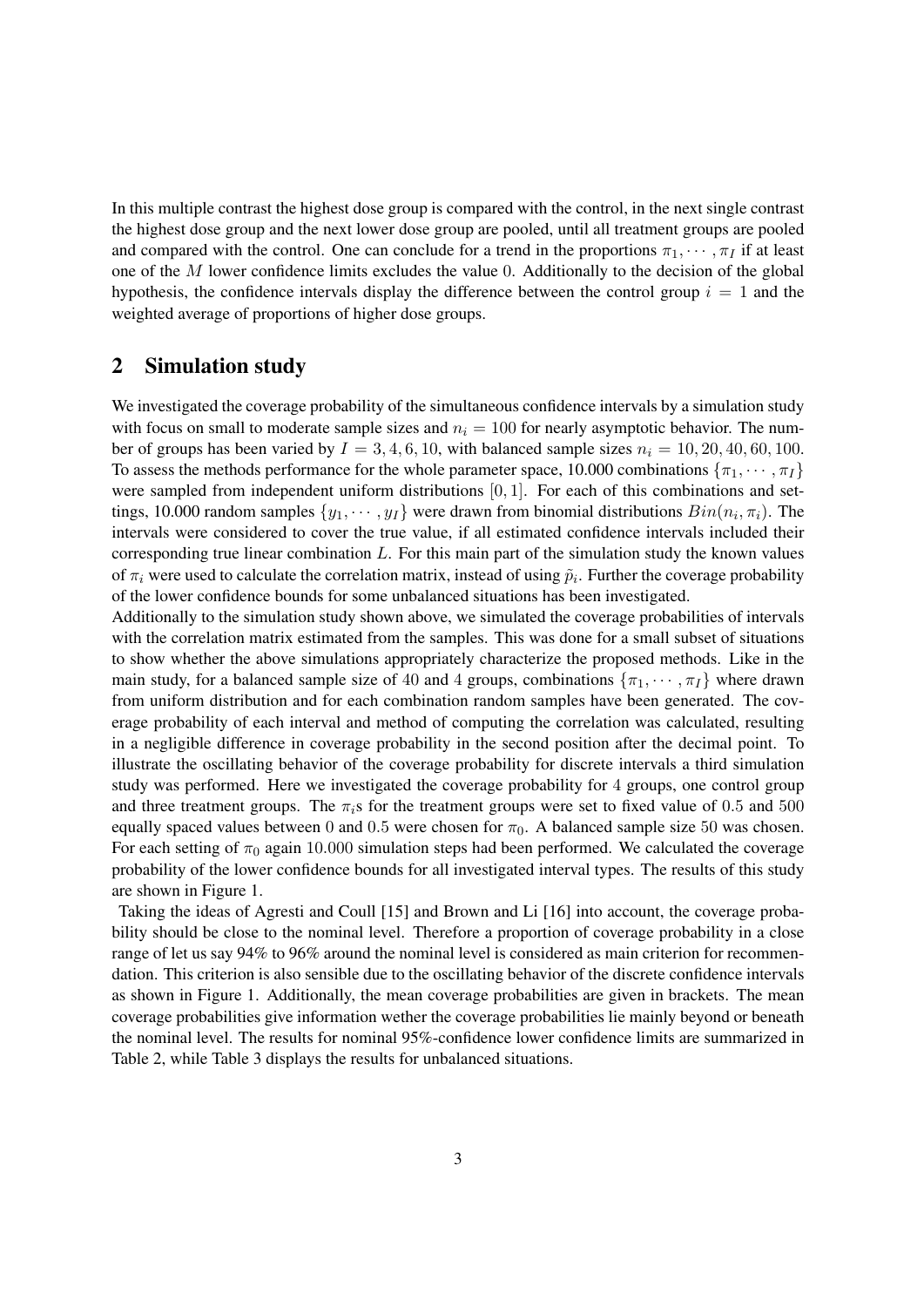

Figure 1: Coverage probability of the five investigated intervals for varying values of  $\pi_0$  and fixed  $\pi_i$ s of  $0.5$  for the treatment groups in a balanced four group design

| T  | $\boldsymbol{n}$ | Wald         | $add-1$      | $add-2$      | add- $2/g$   | add- $4/g$   |
|----|------------------|--------------|--------------|--------------|--------------|--------------|
| 3  | 10               | 0.208(0.913) | 0.506(0.951) | 0.234(0.959) | 0.481(0.948) | 0.315(0.957) |
| 3  | 20               | 0.359(0.933) | 0.700(0.950) | 0.359(0.955) | 0.676(0.949) | 0.463(0.954) |
| 3  | 40               | 0.502(0.942) | 0.832(0.950) | 0.492(0.953) | 0.827(0.949) | 0.617(0.952) |
| 3  | 60               | 0.600(0.945) | 0.884(0.950) | 0.576(0.952) | 0.880(0.949) | 0.702(0.952) |
| 3  | 100              | 0.722(0.947) | 0.931(0.950) | 0.688(0.951) | 0.933(0.950) | 0.797(0.951) |
| 4  | 10               | 0.202(0.908) | 0.487(0.951) | 0.269(0.959) | 0.385(0.944) | 0.433(0.954) |
| 4  | 20               | 0.320(0.930) | 0.674(0.950) | 0.394(0.956) | 0.540(0.946) | 0.598(0.952) |
| 4  | 40               | 0.436(0.941) | 0.814(0.950) | 0.541(0.953) | 0.717(0.948) | 0.748(0.951) |
| 4  | 60               | 0.519(0.944) | 0.875(0.950) | 0.632(0.952) | 0.813(0.948) | 0.813(0.951) |
| 4  | 100              | 0.641(0.946) | 0.925(0.950) | 0.740(0.951) | 0.900(0.949) | 0.882(0.950) |
| 6  | 10               | 0.198(0.902) | 0.440(0.951) | 0.324(0.960) | 0.317(0.938) | 0.418(0.950) |
| 6  | 20               | 0.295(0.927) | 0.584(0.950) | 0.461(0.956) | 0.422(0.943) | 0.594(0.950) |
| 6  | 40               | 0.394(0.939) | 0.744(0.950) | 0.620(0.954) | 0.547(0.946) | 0.772(0.950) |
| 6  | 60               | 0.458(0.943) | 0.827(0.950) | 0.705(0.953) | 0.641(0.950) | 0.841(0.947) |
| 6  | 100              | 0.559(0.946) | 0.903(0.950) | 0.797(0.952) | 0.772(0.948) | 0.908(0.950) |
| 10 | 10               | 0.180(0.894) | 0.364(0.950) | 0.379(0.961) | 0.254(0.928) | 0.316(0.941) |
| 10 | 20               | 0.263(0.923) | 0.467(0.949) | 0.535(0.957) | 0.326(0.938) | 0.432(0.944) |
| 10 | 40               | 0.339(0.936) | 0.622(0.949) | 0.693(0.954) | 0.435(0.943) | 0.578(0.947) |
| 10 | 60               | 0.397(0.941) | 0.681(0.949) | 0.769(0.953) | 0.512(0.945) | 0.681(0.948) |
| 10 | 100              | 0.492(0.945) | 0.836(0.949) | 0.848(0.952) | 0.617(0.947) | 0.802(0.949) |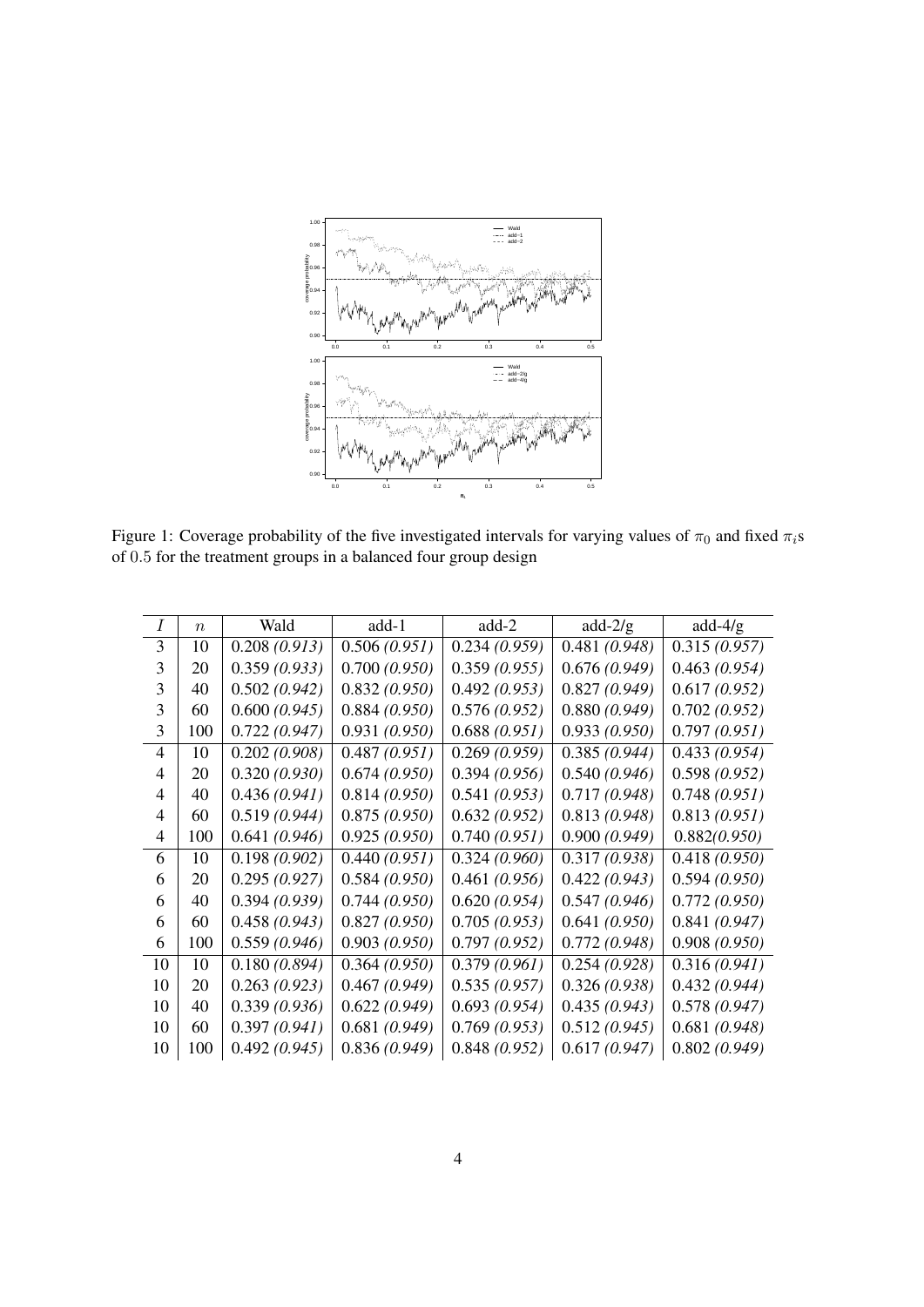| $n_{\rm}$ | Wald | add-1 | add-2 | add- $2/g$                                                      | $add-4/g$ |
|-----------|------|-------|-------|-----------------------------------------------------------------|-----------|
|           |      |       |       | Table 2: Proportion of situations with coverage probability be- |           |

tween 94% to 96% and mean coverage probability for one-sided 95% confidence intervals

In case of 3, 4, or 6 groups, the add-1 and add-2/g interval achieve the highest proportions of coverage probabilities between 94% and 96%. For small sample sizes and large number of groups, these methods tend to be liberal. In these situations, the add-2 or add-4/g method are the better choice, if conservative performance is acceptable. As known, the Wald interval is more liberal than all other methods in all simulated situations. For the unbalanced four group designs, the add-2 and add-4/g

| $n_1, \cdots, n_I$ | Wald                                                                                                    | add-1 | add-2 | add- $2/g$                   | add-4/g |
|--------------------|---------------------------------------------------------------------------------------------------------|-------|-------|------------------------------|---------|
|                    | $64,32,32,32$   0.513 (0.941)   0.864 (0.950)   0.509 (0.953)                                           |       |       | $0.862(0.948)$ 0.723 (0.952) |         |
|                    | $80,40,30,10$   $0.280$ (0.910)   $0.503$ (0.947)   $0.467$ (0.955)   $0.474$ (0.945)   $0.664$ (0.954) |       |       |                              |         |
|                    | $10,30,40,80$   0.147 (0.903)   0.312 (0.951)   0.608 (0.961)   0.241 (0.941)   0.497 (0.952)           |       |       |                              |         |
|                    | $20,30,50,60$   $0.228$ (0.930)   0.494 (0.950)   0.645 (0.956)   0.367 (0.945)   0.736 (0.951)         |       |       |                              |         |
|                    | $60,50,30,20$   $0.382$ (0.934)   $0.800$ (0.950)   $0.495$ (0.953)   $0.765$ (0.947)   $0.717$ (0.952) |       |       |                              |         |

Table 3: Proportion of situations with coverage probability between 94% to 96% and mean coverage probability for one-sided 95% confidence intervals in unbalanced situations

intervals approach the highest proportions of coverage probability between 94% and 96%. The add-1 intervals tends to be closest to the nominal level. Especially if the control group sample size is low, the perfomance of all intervals becomes weak.

If interest lies in two-sided confidence intervals, results of a simulation study for nominal 95% twosided confidence intervals are summarized in Table 4.

|   | $\boldsymbol{n}$ | Wald         | $add-1$      | $add-2$      | $add-2/g$    | $add-4/g$    |
|---|------------------|--------------|--------------|--------------|--------------|--------------|
| 3 | 10               | 0.001(0.878) | 0.410(0.947) | 0.573(0.960) | 0.263(0.941) | 0.595(0.957) |
| 3 | 20               | 0.007(0.917) | 0.738(0.947) | 0.746(0.956) | 0.628(0.944) | 0.794(0.953) |
| 3 | 40               | 0.342(0.935) | 0.937(0.948) | 0.883(0.953) | 0.926(0.947) | 0.910(0.952) |
| 3 | 60               | 0.692(0.940) | 0.973(0.949) | 0.938(0.952) | 0.973(0.948) | 0.954(0.951) |
| 3 | 100              | 0.902(0.944) | 0.990(0.949) | 0.971(0.951) | 0.992(0.949) | 0.976(0.951) |
| 4 | 10               | 0.000(0.869) | 0.287(0.946) | 0.532(0.961) | 0.129(0.934) | 0.432(0.952) |
| 4 | 20               | 0.001(0.913) | 0.637(0.946) | 0.702(0.956) | 0.338(0.940) | 0.764(0.951) |
| 4 | 40               | 0.196(0.932) | 0.929(0.948) | 0.859(0.953) | 0.860(0.944) | 0.921(0.950) |
| 4 | 60               | 0.567(0.944) | 0.973(0.950) | 0.919(0.952) | 0.958(0.948) | 0.962(0.951) |
| 4 | 100              | 0.866(0.943) | 0.993(0.949) | 0.969(0.951) | 0.992(0.948) | 0.983(0.950) |
| 6 | 10               | 0.000(0.857) | 0.166(0.944) | 0.505(0.961) | 0.075(0.922) | 0.090(0.943) |
| 6 | 20               | 0.000(0.906) | 0.463(0.945) | 0.671(0.957) | 0.107(0.934) | 0.479(0.945) |
| 6 | 40               | 0.117(0.929) | 0.888(0.947) | 0.810(0.954) | 0.584(0.941) | 0.901(0.947) |
| 6 | 60               | 0.425(0.936) | 0.963(0.948) | 0.883(0.953) | 0.865(0.944) | 0.961(0.948) |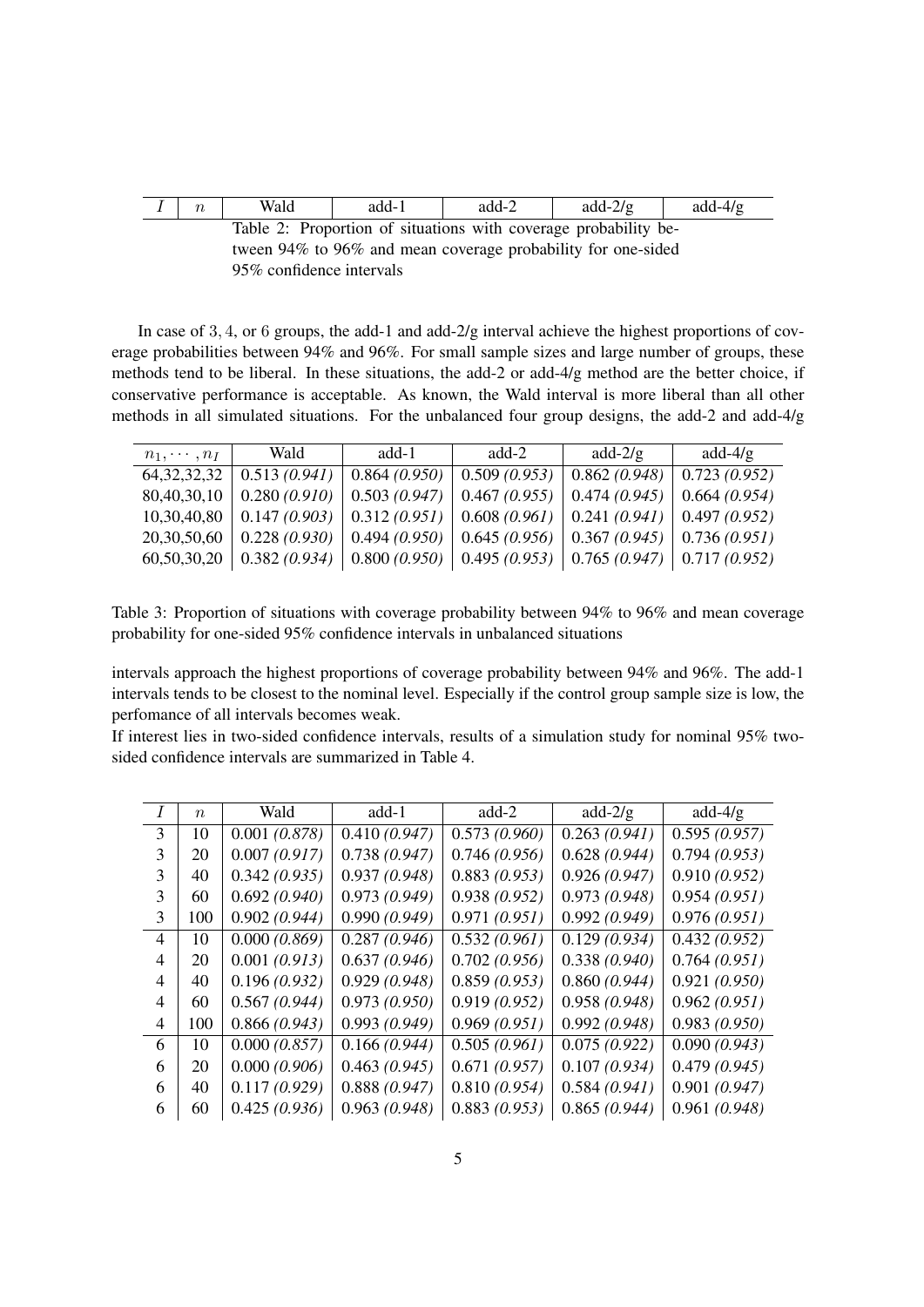|    | $\boldsymbol{n}$ | Wald         | add-1        | $add-2$      | add- $2/g$   | $add-4/g$    |
|----|------------------|--------------|--------------|--------------|--------------|--------------|
| 6  | 100              | 0.762(0.942) | 0.989(0.948) | 0.951(0.952) | 0.980(0.946) | 0.987(0.949) |
| 10 | 10               | 0.000(0.842) | 0.099(0.942) | 0.474(0.961) | 0.049(0.904) | 0.040(0.927) |
| 10 | 20               | 0.000(0.898) | 0.259(0.943) | 0.667(0.957) | 0.047(0.924) | 0.094(0.936) |
| 10 | 40               | 0.075(0.925) | 0.796(0.946) | 0.797(0.954) | 0.341(0.936) | 0.617(0.942) |
| 10 | 60               | 0.347(0.933) | 0.927(0.947) | 0.856(0.953) | 0.619(0.941) | 0.844(0.945) |
| 10 | 100              | 0.656(0.940) | 0.980(0.948) | 0.918(0.952) | 0.864(0.944) | 0.972(0.947) |

Table 4: Proportion of situations with coverage probability between 94% to 96% and mean coverage probability for two-sided 95% confidence intervals

Here the highest proportion of coverage probability between 94% and 96% is achieved by the two-sided add-2 interval. This interval is more conservative, but for small sample sizes its coverage probability is closest to the nominal level. The most liberal interval is again the Wald, which has in all simulated settings lower coverage probability compared to the other methods. The add-2/g and the add-4/g method perform comparable to the add-1 and add-2 for situations with 3 and 4 groups. With an increasing number of groups both methods get more liberal.

## 3 Approximative power calculation

Unless our main focus is confidence interval estimation, users might be interested in power calculation for the proposed global test. Bretz and Hothorn [6] derive an approximative calculation for the anypairs power of contrast tests for binary data. Their approach differs from the above version by using the maximum likelihood estimators for variance estimation instead of the adjustments proposed in this paper, and by using a pooled variance estimator under the null hypothesis. Under the alternative, we assume true proportions  $\pi_i$  and sample sizes  $n_i$ . Then, for large  $n_i$ , a single test statistic follows a normal distribution with expectation

$$
E(T_m) = \frac{\sum_{i=1}^{I} c_{im} \tilde{\pi}_i^*}{\sqrt{\sum_{i=1}^{I} c_{im}^2 \tilde{\pi}_i^* \left(1 - \tilde{\pi}_i^*\right) / \tilde{n}_i^*}}
$$
(6)

and variance  $V(T_m) = 1$ , where  $\tilde{\pi}_i^* = (n_i \pi_i + 0.5) / (n_i + 1)$  and  $n_i^* = n_i + 1$ , e.g. for the add-1 adjustment. The  $M$  test statistics jointly follow an  $M$ -variate normal distribution with  $e$  the vector of expectations with elements  $E(T_m)$ , and correlation matrix R as defined in Equations (3), and (4). The power to reject the global null hypothesis is the probability that at least one  $T_m$  exceeds the equicoordinate critical value  $q_{M,R,1-\alpha}$ . Therefore, it can be calculated using:  $1 - \Phi_M (\mathbf{q}_{M,R,1-\alpha}; \mathbf{e}, \mathbf{R})$  or equivalently by using a central multivariate normal distribution after subtracting the vector of expected values from the quantiles:  $1-\Phi_M$  ( $\mathbf{q}_{M,R,1-\alpha} - \mathbf{e}$ ; 0, R). Clearly, this power calculation gives misleading results in situations where the normal approximation fails, i.e. for small sample sizes and extreme small and large proportions. Note further, that due to the discreteness of the binomial distribution, the true power in dependence of  $n_i$ ,  $\pi_i$  is a non-monotone function and thus necessarily deviates from any approximation by monotone functions. A simulation study was performed for 150 different settings of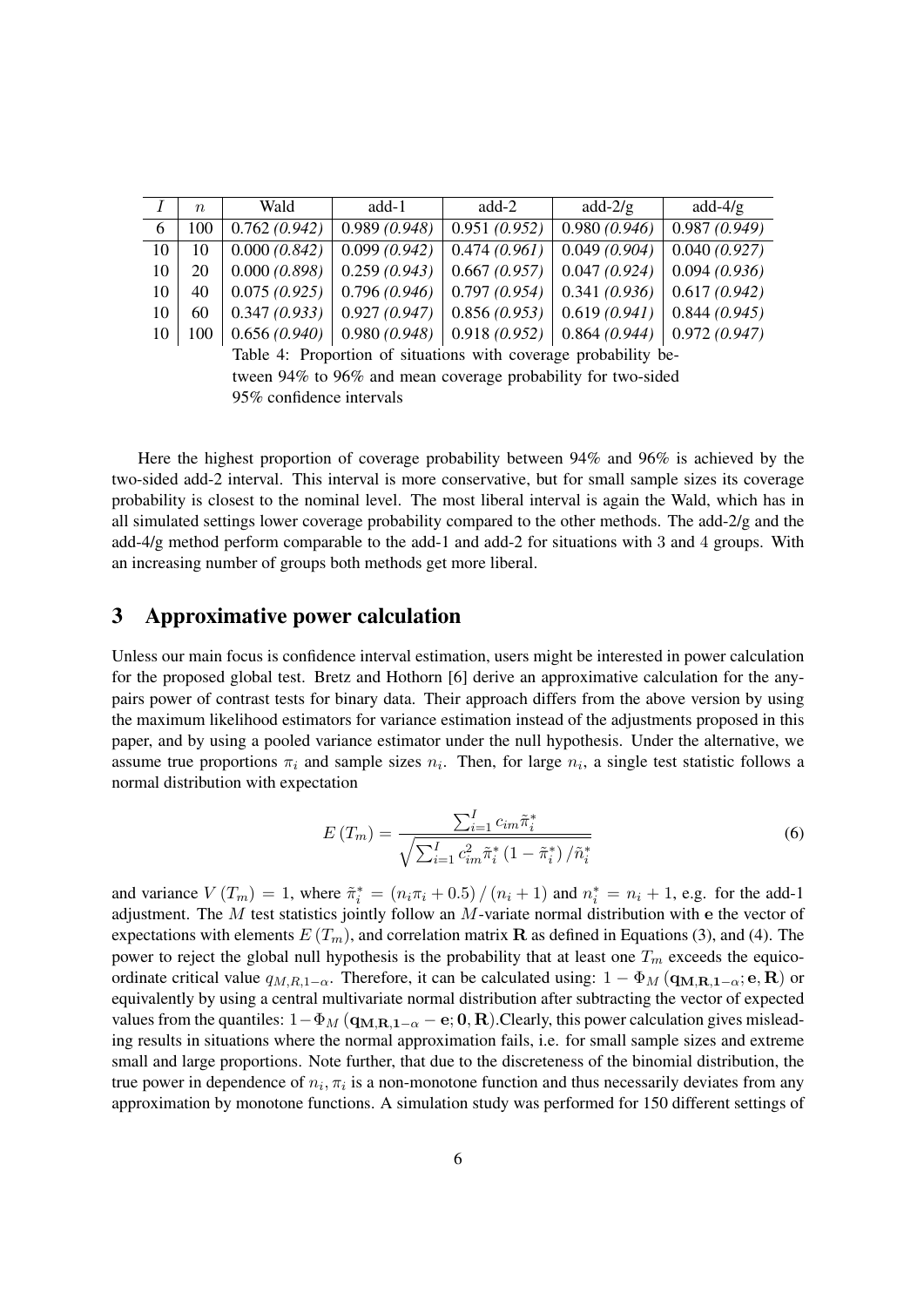increasing  $(H_1: \bigcup_{m=1}^M L_m > 0)$  and decreasing  $(H_2: \bigcup_{m=1}^M L_m < 0)$  trends with  $0.05 \leq \pi_1 \leq 0.95$ , balanced sample sizes and 10.000 simulation steps for each setting. To summarize the results, the absolute difference between calculated and simulated power is presented. In Table 5 the percentage of settings for which the absolute difference is smaller than 0.02 is shown, additionally the maximal absolute difference is given in italics. The maximal absolute differences usually occurred for  $\pi_1 = 0.95$ with  $H_{11}$  and  $\pi_1 = 0.05$  with  $H_{12}$ . Thus for sample sizes smaller than 40 and expected proportions close to 0 or 1, simulation of power is recommended instead of using the approximation above. In Table 6, approximate power calculation is compared to simulated power (10.000 replications) for

| $n_{1}$    | $H_1$ . Wald | $H_1$ , add-1 | $H_1$ , add-2 | $H_2$ . Wald | $H_2$ , add-1 | $H_2$ , add-2 |
|------------|--------------|---------------|---------------|--------------|---------------|---------------|
| 20         | 0.527(0.163) | 0.533(0.148)  | 0.527(0.125)  | 0.547(0.164) | 0.527(0.146)  | 0.54(0.125)   |
| 40         | 0.707(0.196) | 0.773(0.153)  | 0.720(0.159)  | 0.693(0.198) | 0.780(0.156)  | 0.713(0.163)  |
| 60         | 0.780(0.125) | 0.793(0.096)  | 0.767(0.156)  | 0.773(0.121) | 0.793(0.100)  | 0.800(0.153)  |
| 100        | 0.887(0.045) | 0.847(0.058)  | 0.827(0.067)  | 0.880(0.043) | 0.853(0.052)  | 0.833(0.061)  |
| <b>200</b> | 0.940(0.081) | 0.940(0.072)  | 0.92(0.074)   | 0.933(0.080) | 0.947(0.072)  | 0.92(0.075)   |

Table 5: Absolute difference between approximative and simulated power: percentage of 150 settings with absolute difference  $\leq 0.02$ , and maximal absolute difference in italics

tests on increasing trend with nominal level  $\alpha = 0.05$ , using the add-1 adjustment. Three different dose response shapes are assumed, which could be underlying the data in Table ??; power is calculated for balanced samples sizes  $n_i = 30, 40, 50$ .

| $\pi_1$ | $\pi_{2}$ | $\pi_3$ | $\pi_4$ | $n_i$ | Approximate power | Simulated power |
|---------|-----------|---------|---------|-------|-------------------|-----------------|
| 0.15    | 0.15      | 0.15    | 0.4     | 30    | 0.6263            | 0.6436          |
| 0.15    | 0.15      | 0.15    | 0.4     | 40    | 0.7485            | 0.7586          |
| 0.15    | 0.15      | 0.15    | 0.4     | 50    | 0.8371            | 0.8452          |
| 0.1     | 0.1       | 0.15    | 0.4     | 30    | 0.8199            | 0.8229          |
| 0.1     | 0.1       | 0.15    | 0.4     | 40    | 0.9134            | 0.9130          |
| 0.1     | 0.1       | 0.15    | 0.4     | 50    | 0.9603            | 0.9576          |
| 0.1     | 0.25      | 0.25    | 0.25    | 30    | 0.5924            | 0.5951          |
| 0.1     | 0.25      | 0.25    | 0.25    | 40    | 0.7117            | 0.7036          |
| 0.1     | 0.25      | 0.25    | 0.25    | 50    | 0.8007            | 0.7911          |

Table 6: Approximate and simulated power of tests for increasing trend ( $\alpha = 0.05$ ) using add-1 adjustment

Note, that for such small sample sizes the approximate power calculation might show larger deviations from true power than the examples in Table 6 reveal. However, taking the uncertainty in assuming  $\pi_1, \cdots, \pi_l$  into account, it can be considered as a helpfull tool in experimental design for moderate sample sizes.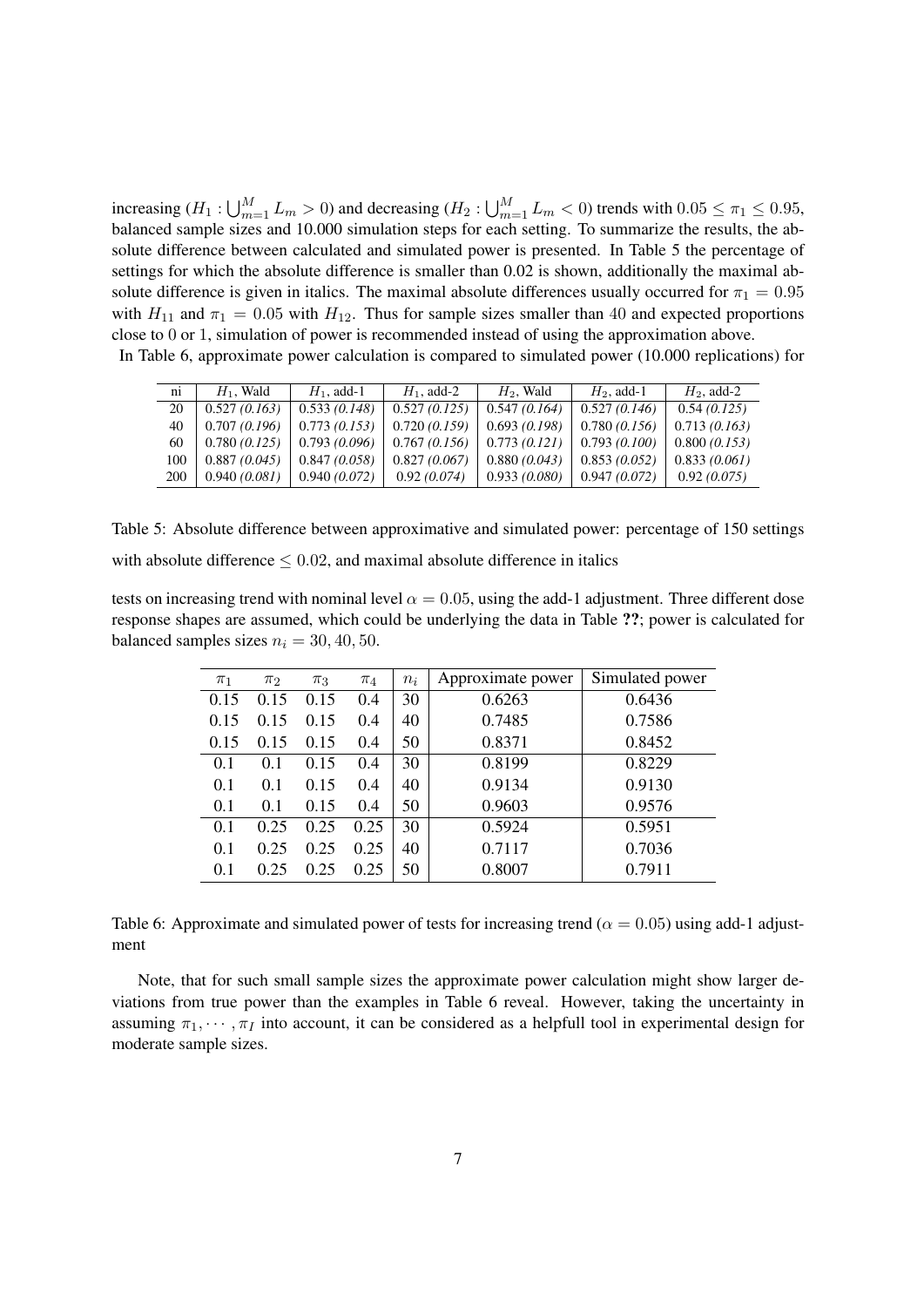# References

- [1] Williams DA. Test for differences between treatment means when several dose levels are compared with a zero control. *Biometrics* 1971; 27: 103-117.
- [2] Clayton NP, Yoshizawa K, Kissling GE. Immunohistochemical analysis of expressions of hepatic cytochrome P450 in F344 rats following oral treatment with kava extract. *Exp Toxicol Pathol.* 2007; 58: 223–236.
- [3] Stewart WH, Ruberg SJ. Detecting dose response with contrasts. *Statistics in Medicine* 2000; 19: 913-921.
- [4] Cochran W. Some methods for strengthening the common  $\chi^2$  tests. *Biometrics* 1954; 10: 417-451.
- [5] Armitage P. Tests for linear trends in proportions and frequencies. *Biometrics* 1955; 11: 375-386.
- [6] Bretz F, Hothorn L. Detecting dose-response using contrasts: asymptotic power and sample size determination for binomial data. *Statistics in Medicine* 2002; 21: 3325-3335.
- [7] Tang ML, Ng HKT, Guo JH, Chan W, Chan BPS. Exact Cochran-Armitage trend tests: comparisons under different models. *Journal of Statistical Computation and Simulation* 2006; 76: 847-859.
- [8] Leuraud K, Benichou J. A comparison of stratified and adjusted trend tests for binomial proportions. *Statistics in Medicine* 2006; 25: 529-535.
- [9] Bretz F. An extension of the Williams trend test to general unbalanced linear models. *Computational Statistics & Data Analysis* 2006; 50: 1735-1748.
- [10] Roehmel J. Problems with existing procedures to calculate exact unconditional p-values for noninferiority/superiority and confidence intervals for two binomials and how to resolve them. *Biometrical Journal* 2004; 47: 37-47.
- [11] Price RM, Bonett DG. An improved confidence interval for a linear function of binomial proportions. *Computational Statistics & Data Analysis* 2004; 45: 449-456.
- [12] Hothorn L. Multiple comparisons in long-term toxicity studies. *Environmental Health Perspectives* 1994; 1: 33-38.
- [13] Berth-Jones J, Todd G, Hutchinson PE, Thestrup-Pedersen K, Vanhoutte FP. Treatment of psoriasis with oral liarozole: a dose-ranging study. *British Journal of Dermatology* 2000; 143: 1170- 1176.
- [14] Agresti A, and Caffo B. Simple and effective confidence intervals for proportions and differences of proportions result from adding two successes and two failures. *American Statistician* 2000; 54: 280-288.
- [15] Agresti A, and Coull A. Approximate is better than "exact" for interval estimation of binomial proportions. *American Statistician* 1998; 52: 119-126.